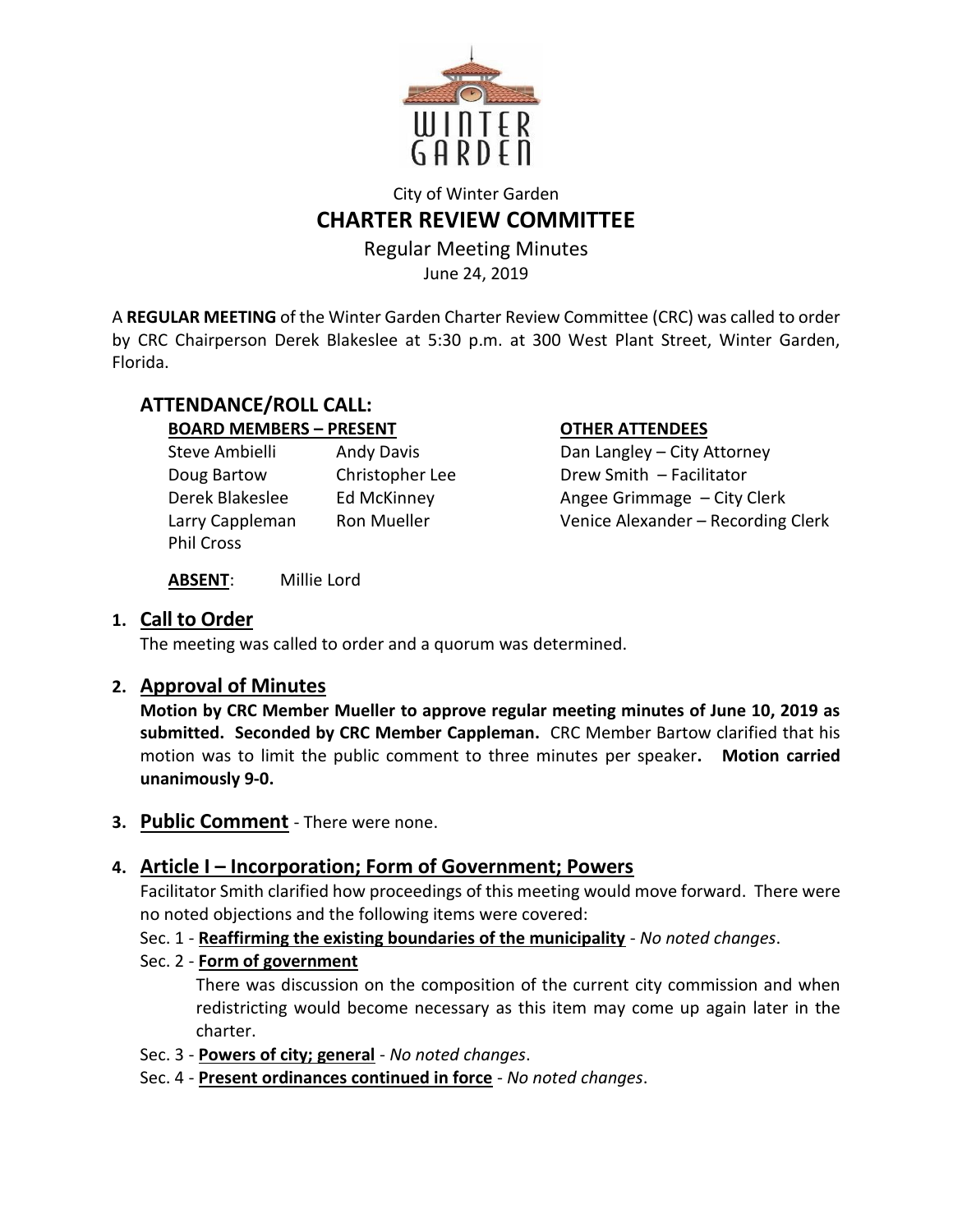City of Winter Garden 2019 – Charter Review Committee Meeting June 24, 2019 Page 2 of 8

#### Sec. 5 - **Sale of alcoholic beverages**

 **CRC Member Bartow** inquired as to how the sale of Cannabis products would be been treated in the City's ordinances at this point. **City Attorney Langley** responded that there is a citywide prohibition on dispensaries. The legislature pre-empted all local regulation of cannabis and dispensaries with the limited exception that they allow cities to prohibit or ban them. He expressed that he is uncertain that the charter would be an appropriate place for addressing such a fast moving issue. He explained that there is not really the ability to regulate distance separation other than the State law requiring dispensaries be located a certain amount of distance away from schools. addressed. **CRC Chairperson Blakeslee** also inquired as to how the cannabis issue had

 placed in a charter. Some concerns and implications it could have, making it subject to court challenge, are the zoning aspects. An example was given and he noted that it does not read well. He indicated how, if read strictly, it could lead to someone not being able to do a rezoning ordinance without having to first go through a referendum process. He explained how it could go the other way as well, which is probably the original intent of limiting the number of bars over the entire City, but is still problematic in its current state. **Facilitator Smith** indicated that alcohol and beverages are regulatory and not usually

 **CRC Member Mueller** felt this item could be handled by its complete removal and be **Blakeslee** shared some history on the related decisions and the original inclusion of this item in 1989. He explained some of the challenges at that time and noted that the original intent was to try and incorporate restaurants that could serve alcohol by addressed by ordinance where some flexibility could be allowed. **CRC Chairperson**  meeting certain requirements.

 There was further discussion on this item and its location in the charter. It was the **consensus** of the CRC to list this item for later discussion.

 **CRC Member McKinney** inquired as to the impact this Section 5 item could possibly have on the hotel that is being built; noting that most of their revenue would not be derived from the sale of food. **Facilitator Smith** expressed that this is a good question because the exclusion is for restaurants selling more than 51 percent; a hotel having **Chairperson Blakeslee** noted that he believes the hotel would be considered as one facility, making it a licensing nature recognized by the State of Florida; which would mean the City would not have to step in and try to regulate. a standalone bar is technically an establishment selling intoxicating liquor. **CRC** 

 **CRC Member Mueller** voiced his concerns on this item being in the charter; noting its being there could potentially affect new businesses coming into the City. **Facilitator Smith** explained that this deals not with the issue of whether one can have a bar, but with where one can be located. There was further discussion on this item.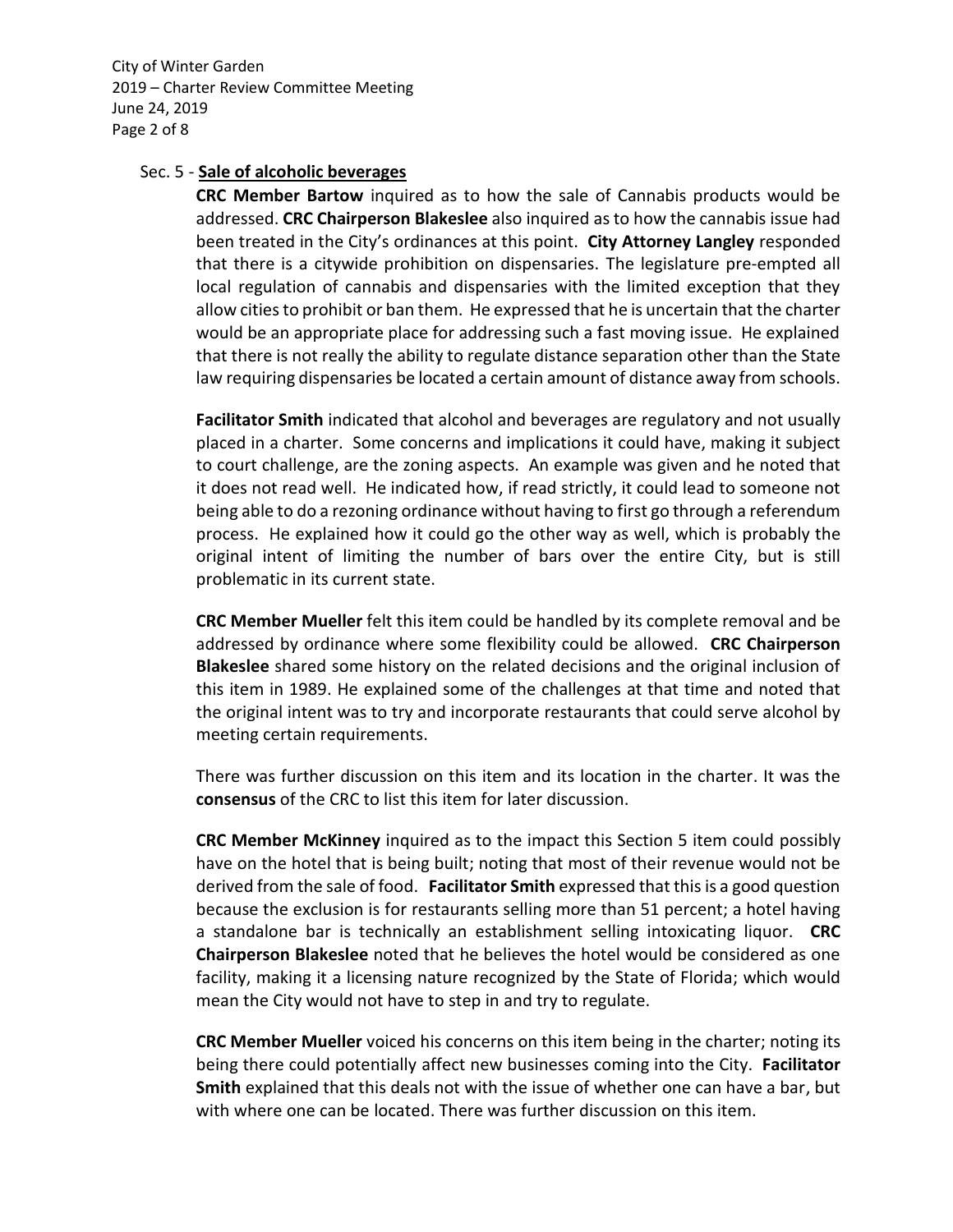City of Winter Garden 2019 – Charter Review Committee Meeting June 24, 2019 Page 3 of 8

Secs. 6-10 – **Reserved** – *No noted changes*.

## **5. Article II – The City Commission**

## Sec. 11 - **Number, selection, term, compensation**

**CRC Member Cappleman** referred to an excerpt in Section 11 (5) stating that "*the mayor-commissioner and the commissioners shall receive their actual and necessary expenses incurred in the performance of their duties of office*." He inquired as to how it is determined what is actual and necessary. There was discussion on this item being possibly established by city policy and then who determines the policy on reimbursements came into question. **City Clerk Grimmage** noted that staff would look into this issue and bring an answer back to the CRC. **CRC Member Cappleman**  noted that some items such as health insurance and computers were added [*in the budget*] for the City Commission, but was not certain how this was submitted and approved. **City Attorney Langley** noted that the City Commission, as a body, would have to vote on approving certain classification types that would not already be permitted. He stated that an individual commissioner cannot make that decision and he referred to the budgeting process. There was discussion of a need for clarification in this language. **Facilitator Smith** suggested the addition of language such as "*the Mayor-commissioner and the commissioners shall, in accordance with city policy, receive their actual and necessary expenses*…". There was further discussion on establishing better language on this issue.

**CRC Member Mueller** regarding Section 11 (1), stated that he would like to see the change in the term of office go to four (4) years versus the current three (3) years. He noted that this fits in the category of a lot of legislative offices and further explained his thoughts on this issue. He is also in favor of a two (2) term limit per office. **Facilitator Smith** added that when imposing term limits there is usually a stipulation requiring one (1) year off.

**CRC Chairperson Blakeslee** reminded the Committee that these types of discussion items would be placed on a discussion list for further review and then voted upon at a later date in an effort to keep the review moving forward.

## Sec. 12 – **Qualifications**

**CRC Chairperson Blakeslee** shared that this item had been thoroughly covered by the last committee and he explained its purpose. *No noted changes*.

#### Sec. 13 - **Powers of city commission** - *No noted changes*.

#### Sec. 14 - **Prohibitions**

**Facilitator Smith** and **City Attorney Langley** addressing Section 14 (2), indicated that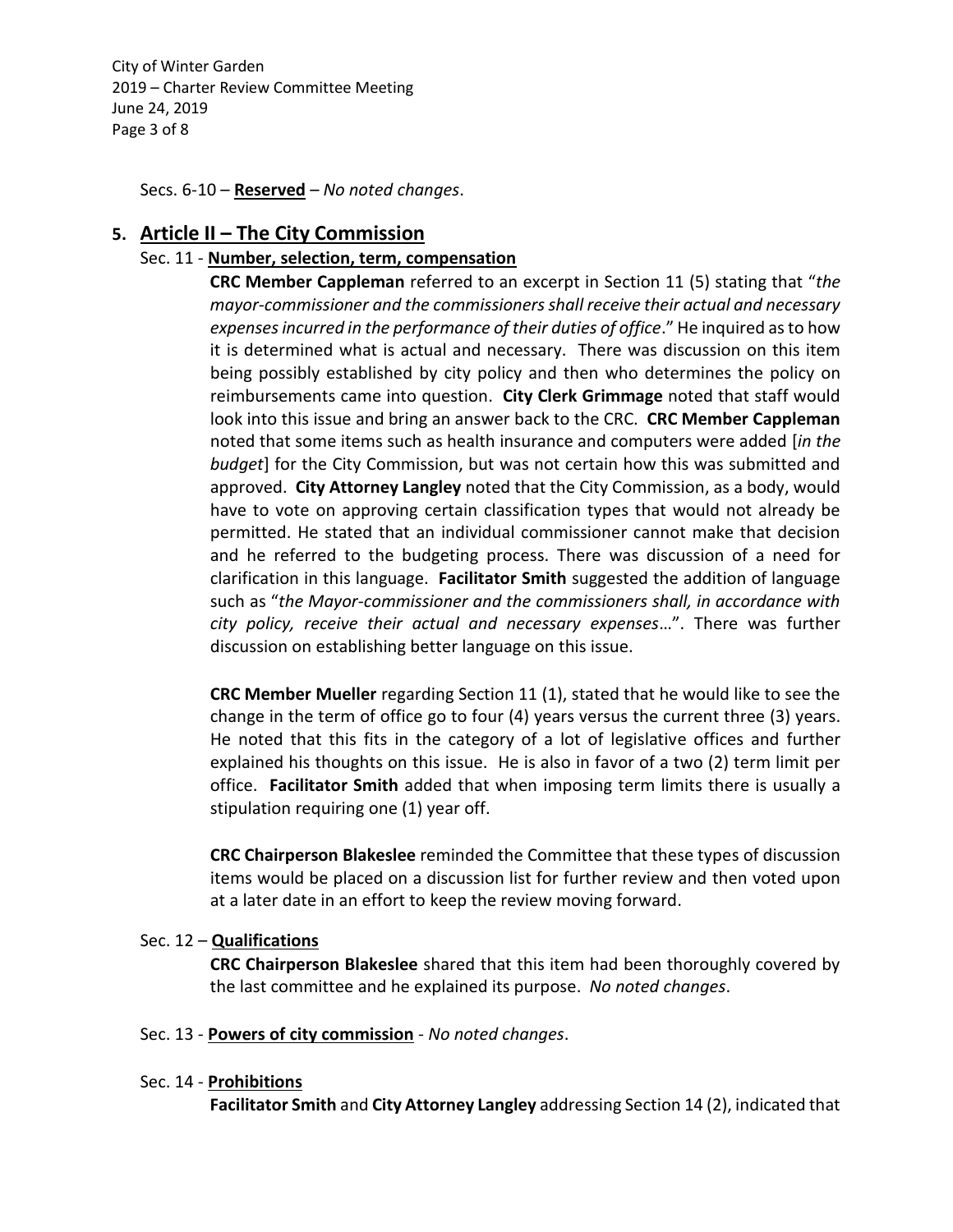City of Winter Garden 2019 – Charter Review Committee Meeting June 24, 2019 Page 4 of 8

> this is a policy versus procedural issue. They shared that another municipality experienced mayor interference with its administration resulting in that official being removed from office. Also discussed were language changes, but no actual changes were noted.

## Sec. 15 - **Forfeiture of office**

There was discussion on the meaning of moral turpitude being crimes of dishonesty. The CRC discussed felonies and misdemeanors that may not fall under the term moral turpitude. There was discussion that more information would be needed on felonies and it was noted that, if so chosen to use the word felony, it would be added to subsection (c) as opposed to replacing any language. City Attorney Langley was asked to get more information on felonies to further review this item.

**City Attorney Langley** noted that this would only affect someone during their term of office, not someone whose voting rights had been restored, looking to qualify to run for office.

## Sec. 16 - **Judge of forfeiture**

**CRC Member Cappleman** noted that five (5) days is stated, but a week is required to advertise. There was discussion on the intent being that the person accused would have five (5) days with the City not having a time limit for when they schedule the hearing. **Facilitator Smith** explained that the five (5) days could be a short timeframe due to the defining of when something is considered delivered. He expressed the importance of allowing due process. **CRC Member Cappleman**  requested that the attorneys review this for possible language modification; providing better clarification. **City Attorney Langley** noted that this could also raise questions regarding the Sunshine laws; noting that independent of each other, it states that the two (2) commissioners must make a charge. **Facilitator Smith** noted that he has not seen a charter go into this much detail on the process of forfeiture; he suggested simplifying the language.

## Sec. 17 - **Vacancies in commission**

**CRC Chairperson Blakeslee** shared that he felt there should be at least nine (9) months when filling a vacancy as opposed to the current six (6) months. He addressed the special election process, its cost, and the little time left for the candidate to serve after that process. He expressed that it would be better to have them appoint someone. There was discussion on the issue of a tie and the methods of drawing lots and flipping a coin; with **Facilitator Smith** commenting that there should be some consistency. He noted that a situation could occur that could potentially create ambiguity. The CRC also discussed different scenarios; it was noted that in some instances they would have to keep voting to achieve an end result.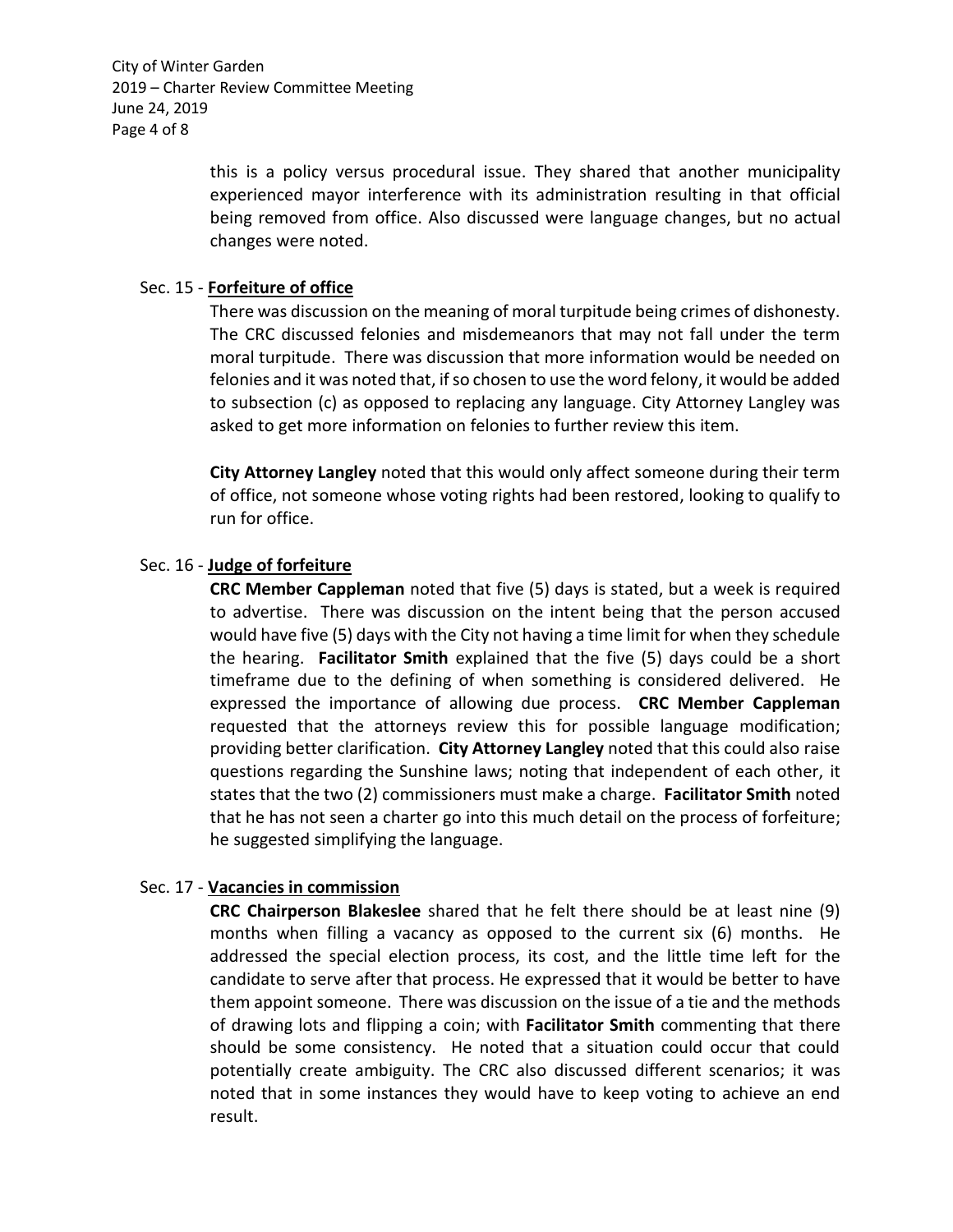City of Winter Garden 2019 – Charter Review Committee Meeting June 24, 2019 Page 5 of 8

> The CRC also briefly discussed a former way of filling a vacancy which was by governor appointment; noting that it was not an option that anyone wanted.

#### Sec. 18 - **Induction of commissioners into office; meetings**

There was discussion on Section 18 (3) regarding the twelve (12) hour notice and special meetings and Section 18 (4) emergency meetings. They discussed the notice being given to the commission and when the public would actually receive it. **Facilitator Smith** voiced that he thinks that this is a valid concern. **City Attorney Langley** noted that the City Attorney's recommend not holding a meeting that quickly if it is not an emergency. It was noted that 24 to 48 hours is good, but 48 to 72 hours for special meetings would be preferred. **Facilitator Smith** shared that many of the legislators in Tallahassee are beginning to call for at least one week's notice for all local government meetings. Discussion ensued on the proper required time for noticing.

**CRC Chairperson Blakeslee** requested that City Clerk Grimmage provide information from the last Charter Review on the thought that the committee may have had in changing this item to its current state. It was also noted that the review of other cities would be good regarding this item.

## Sec. 19 - **Legislative procedure**

**Facilitator Smith** noted that the word "fewer" would fit better. **CRC Member Cappleman** mentioned that a one-word change would require a vote by the electorate. **Facilitator Smith** responded that these types of changes could be incorporated into one ballot question for non-substantive word choice and roll everything into that one question.

## Sec. 20 - **Adoption of ordinances; procedure; effective date**

**CRC Member Blakeslee** inquired of Section 20 (2) and questioned if there would ever a come the time and place when "*noticed once in a newspaper of general circulation"* would no longer be used. **City Attorney Langley** noted that currently the Florida State Statutes on the adoption of ordinances was used in writing this section. He shared that this actually tracks that statute, but right now it does require a notice in the newspaper of general circulation. He also noted other postings such as those placed on the City website. There was discussion on the City following the State Statutes regarding postings. **Facilitator Smith** offered that in order to future proof this language they might use *"shall be advertised in accordance to state law*." Discussion ensued on not using terms that could become antiquated or binding to the City. Also not using the term "on City's website" due to the potential unavailability of the site. There were no noted suggestions to change the remaining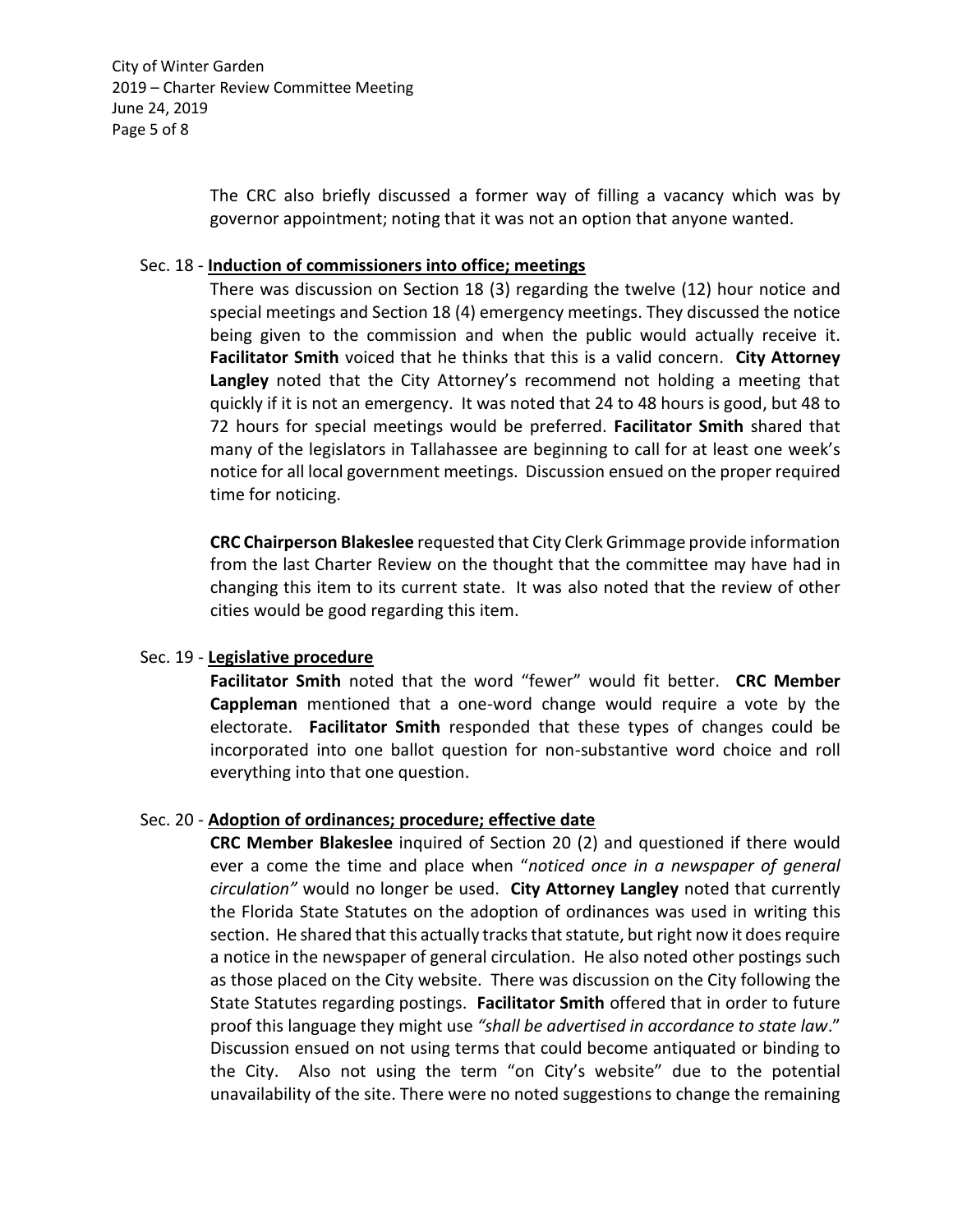City of Winter Garden 2019 – Charter Review Committee Meeting June 24, 2019 Page 6 of 8

subsections.

#### Sec. 21 - **Emergency measures**

**CRC Chairperson Blakeslee** addressed the issue of two-thirds (2/3) votes and whether there is the meaning of four (4) out of five (5) or three (3) out of five (5). There was discussion on setting the number of votes needed or use of the term majority votes. **City Attorney Langley** noted that this (2/3) comes from the State Statute on adopting emergency ordinances. **Facilitator Smith** inquired as to the two-thirds (2/3) being of the entire City Commission or for those available at the meeting; noting that it is not uncommon in the event of an emergency meeting for people to not be able to attend. Attendance by phone or video conference was discussed. There was discussion of the Attorney General opinions and further review of what constitutes an emergency action. It was the **consensus** of the CRC to review Section 21 for possible flexibility.

## Sec. 22 - **Revision of ordinances**

**CRC Member Cappleman** addressed the language which states "revise, compile and codify the ordinance…". He inquired if this could be done without a vote, without a notice, without a second hearing, which is all required in order to pass the ordinance. He asked what prevents this from being done. **Facilitator Smith**  responded that it is state law, noting it would have to be followed regardless of what is stated in the charter. He agreed that is an awkward provision because of that word "revise".

There was discussion on what this provision permits, its meaning, and the codification process. **City Attorney Langley** noted that the charter is to constrain the powers of the city and does not see the legality in requirement. **Facilitator Smith** noted that having this there may cause more problems. **City Attorney Langley** stated that if there is a struggle trying to explain it, then it probably should not be there. **City Clerk Grimmage** noted that this was one item that was untouched from the last Charter Review and probably goes back as far as 1975.

It was the **consensus** of the CRC to delete Section 22.

## Sec. 23 - **Repeal of ordinances**

**City Attorney Langley** explained this item with an example and noted how a newly adopted ordinance to repeal an existing ordinance later gets appealed. This section says that the old ordinance does not unwind everything. It does not make that old repealed law come back to life again; that old law remains dead. A new ordinance to go back to the old law would be required. Although it does serve some purpose, he feels that it is unclear and may actually not be needed. There was discussion that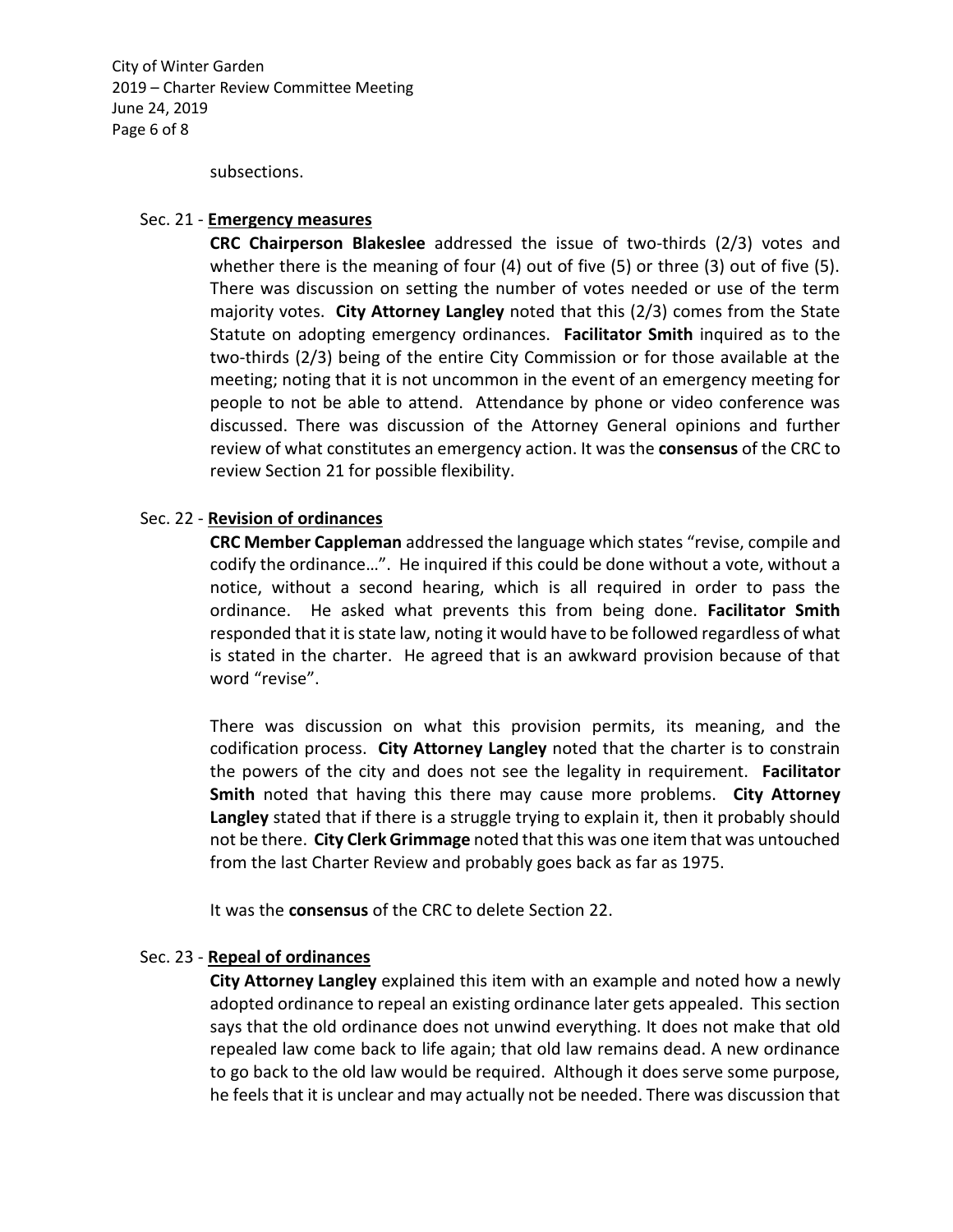City of Winter Garden 2019 – Charter Review Committee Meeting June 24, 2019 Page 7 of 8

> this item may have been one of the old ones. **City Clerk Grimmage** confirmed that this was one of the previous charter items that was untouched. It was the **consensus** of the CRC to delete Section 23.

#### Sec. 24 – **Investigations**

**CRC Member Blakeslee** inquired as to the idea behind this section noting the previous provisions that do not allow the City Commission the option to delve into different areas of the City and two cannot speak outside of a meeting about items.

**Facilitator Smith** gave an example of a current issue he experienced. **City Attorney Langley** referred back to the previous Section 14 (2) regarding the interference of administration and noted that this item is addressed. This provision gives the City Commission rights when investigating as a body to delve into the day to day operations of the City Manager to resolve and issue. **City Attorney Langley** gave an example of this provision and noted that this is a way to give them power to investigate a matter without violating the charter.

#### Sec. 25 - **Commission districts; adjustment of districts**

**CRC Member Mueller** addressed Section 25-3(b) and omitting the language "*Commencing on April 30, 2008*".

**CRC Member Cross** sought clarification on the adjustments of districts not being determined by the charter, but by Section 25-2 which triggers it. He noted that you cannot go in and arbitrarily change from five (5) commissioners to seven (7); you must go through this charter change process. There was discussion on the process of changing the number of districts, the districting commission, the census as a trigger for districting, and the process of changing of the number of city commissioners.

**CRC Member Cappleman** inquired about the development of a minority district and CRC Chairperson Blakeslee explained some of the history of that issue. **City Attorney Langley** shared some information on the development of the singlemember district and the legal history that challenged citywide commissioners. He also noted another legal issue that was thrown out regarding the drawing of district lines.

**CRC Chairperson Blakeslee** encouraged everyone to attend the districting meetings should they have an opportunity to experience how it is done.

## **6. General Discussion**

**City Clerk Grimmage** offered a copy of the redline version of the last 2007 charter review for